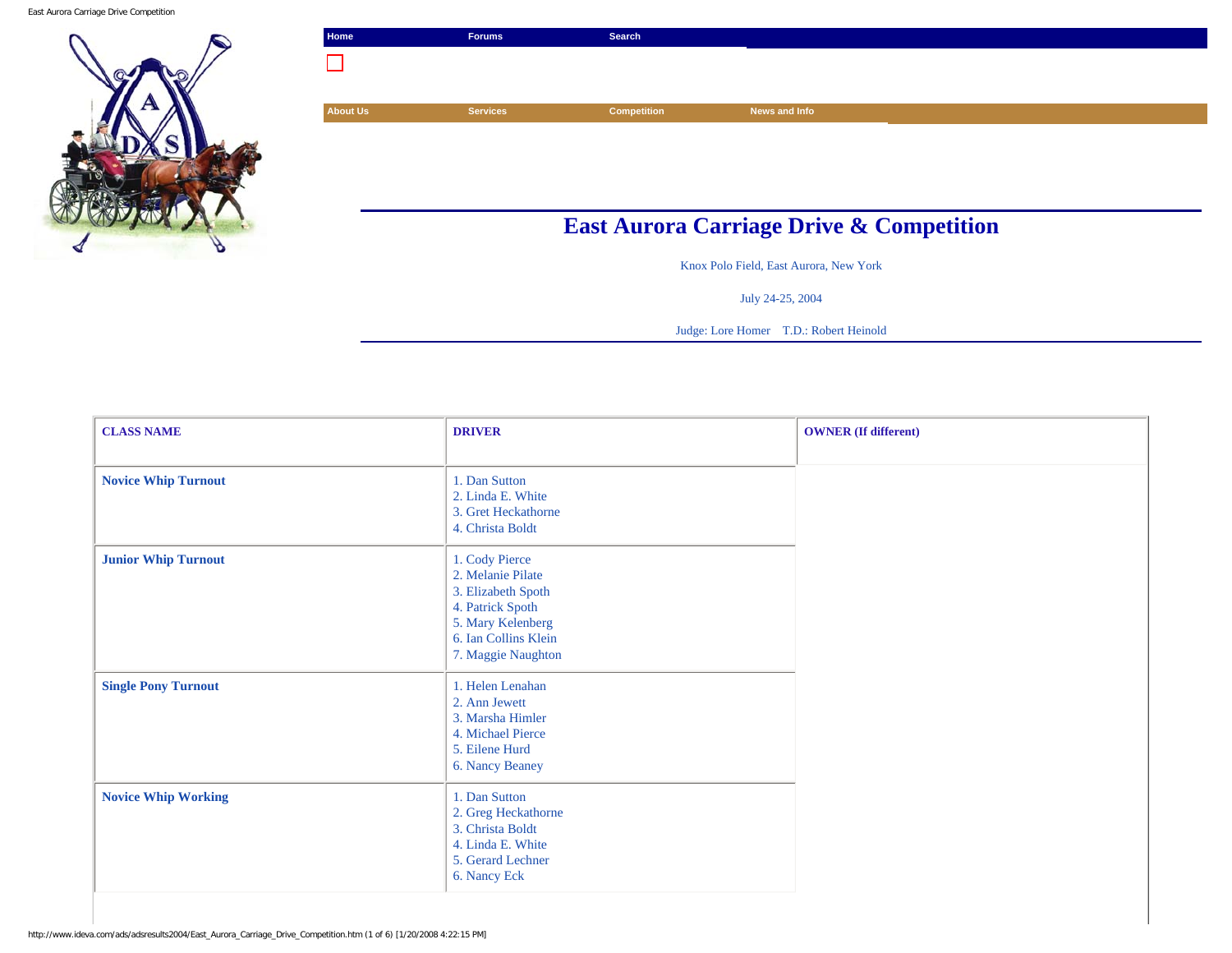| <b>Junior Whip Working</b>         | 1. Cody Pierce<br>2. Melanie Pilate<br>3. Maggie Naughton<br>4. Patarick Spoth<br>5. Elizabeth Spoth<br>6. Marcy Kelenberg<br>6. Ian Collins Klein |
|------------------------------------|----------------------------------------------------------------------------------------------------------------------------------------------------|
| <b>Single Pony Turnout</b>         | 1. David Smart<br>2. Molly Neville<br>3. Michael Pierce<br>4. Esther Railsback<br>5. Anne Jewett<br>6. Helen Lenahan                               |
| <b>Novice Whip Timed Obstacles</b> | 1. Christa Boldt<br>2. Greg Heckathorne<br>3. Linda Zee<br>4. Nancy Eck<br>5. Gerard Lechner<br>6. Dan Sutton                                      |
| <b>Junior Whip Timed Obstacles</b> | 1. Melanie Pilate<br>2. Marcy Kelenberg<br>3. Elizabeth Spoth<br>4. Cody Pierce<br>5. Patrick Spoth<br>6. Ian Collins Klein                        |
| <b>VSE Turnout</b>                 | 1. Sue Zuber<br>2. Katie Rodas<br>3. Lauren Ridley<br>4. Ted Jenney<br>5. Cindy Pond                                                               |
| <b>VSE Timed Obstacle</b>          | 1. Sue Zuber<br>2. Katie Rodas<br>3. Lauren Ridley<br>4. Cindy Pond<br>5. Walter Pond                                                              |
| <b>VSE Pleasure Working</b>        | 1. Sue Zuber<br>2. Katie Rodas<br>3. Ted Jenney<br>4. Lauren Ridley<br>5. Walter Pond                                                              |
| <b>VSE Scurry Obstacles</b>        | 1. Sue Zuber<br>2. Katie Rodas<br>3. Ted Jenney<br>4. Lauren Ridley<br>5. Walter Pond                                                              |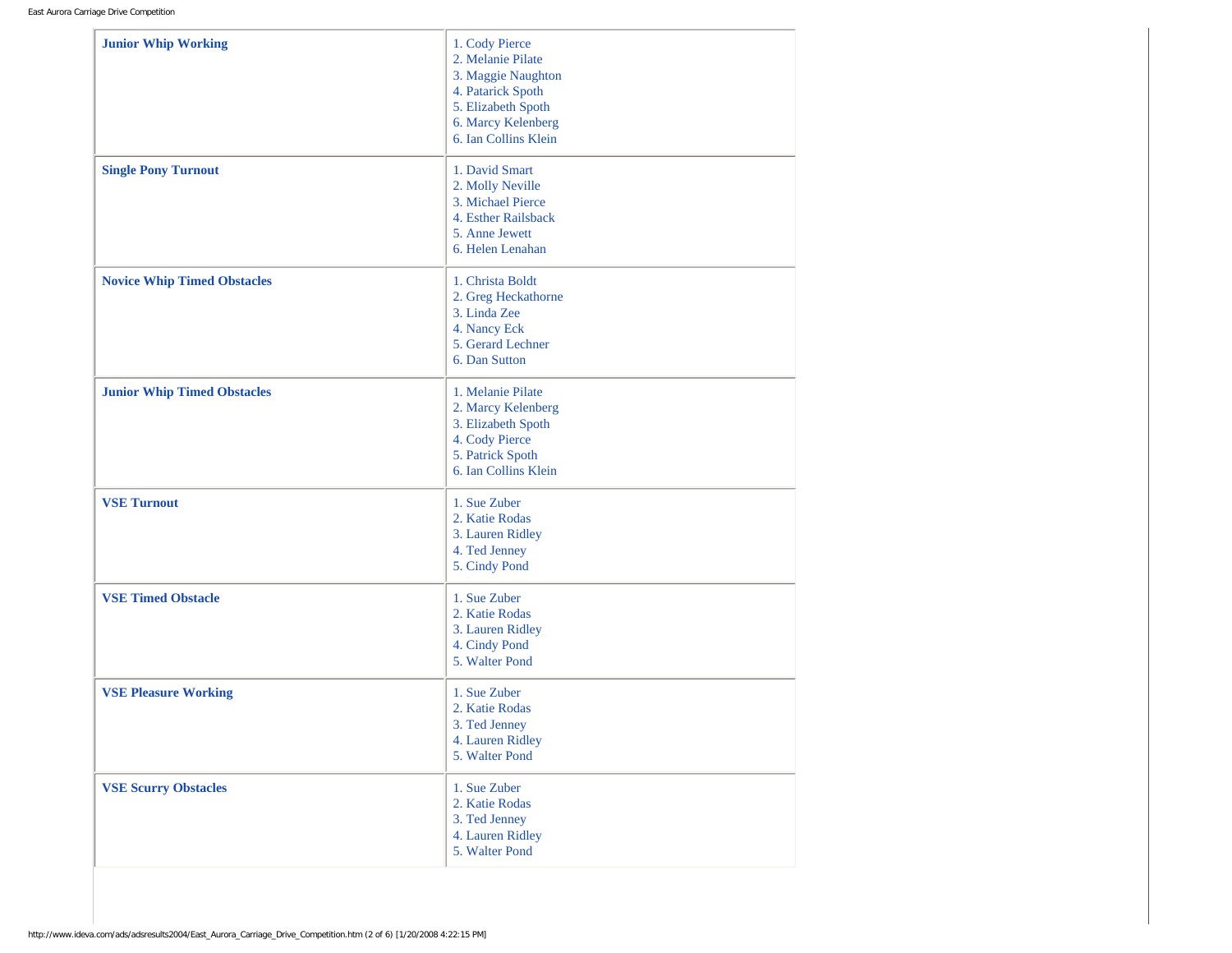| <b>Single Horse Turnout</b>                    | 1. Wende Bush<br>2. Frank Kraemer<br>3. Tracy Laufer<br>4. Robert Wyatt<br>5. Margaret Nyweide<br>6. Diane Saxton |  |
|------------------------------------------------|-------------------------------------------------------------------------------------------------------------------|--|
| <b>VSE Reinsmanship</b>                        | 1. Ted Jenney<br>2. Katie Rodas<br>3. Sue Zuber<br>4. Lauren Ridley<br>5. Walter Pond                             |  |
| <b>Multiple Horse</b> \ Pony Turnout           | 1. Molly Neville<br>2. Albert B. Celecki<br>3. Sarah Bates<br>4. Elmar Frangenberg                                |  |
| <b>Single Horse Timed Obstacles</b>            | 1. Frank Kramer<br>2. Tracy Laufer<br>3. Wende Bush<br>4. Diane Saxton<br>5. Margaret Nyweide<br>6. Robert Wyatt  |  |
| <b>Multiple Horse\Pony Timed Obstacles</b>     | 1. Molly Neville<br>2. Albert B. Celecki<br>3. Elmar Frangenberg<br>4. Sarah Bates                                |  |
| <b>Single Horse Blind Pace Marathon</b>        | 1. Tracy Laufer<br>2. Diane Saxton                                                                                |  |
| <b>Multiple Horse\Pony Blind Pace Marathon</b> | 1. Sarah Bates<br>2. Molly Neville                                                                                |  |
| <b>Novice Whip Blind Pace Marathon</b>         | 1. Christa Boldt<br>2. Greg Heckathorne                                                                           |  |
| <b>Junior Whip Blind Pace Marathon</b>         | 1. Elizabeth Spoth<br>2. Melanie Pilate                                                                           |  |
| <b>Single Pony Marathon</b>                    | 1. Michael Pierce<br>2. Marsha Himler<br>3. Anne Jewett                                                           |  |
| <b>Novice Whip Reinsmanship</b>                | 1. Greg Heckathorne<br>2. Linda E. White<br>3. Christa Boldt<br>4. Dan Sutton<br>5. Nancy Eck                     |  |
| <b>Junior Whip Reinsmanship</b>                | 1. Melanie Pilate<br>2. Maggie Naughton                                                                           |  |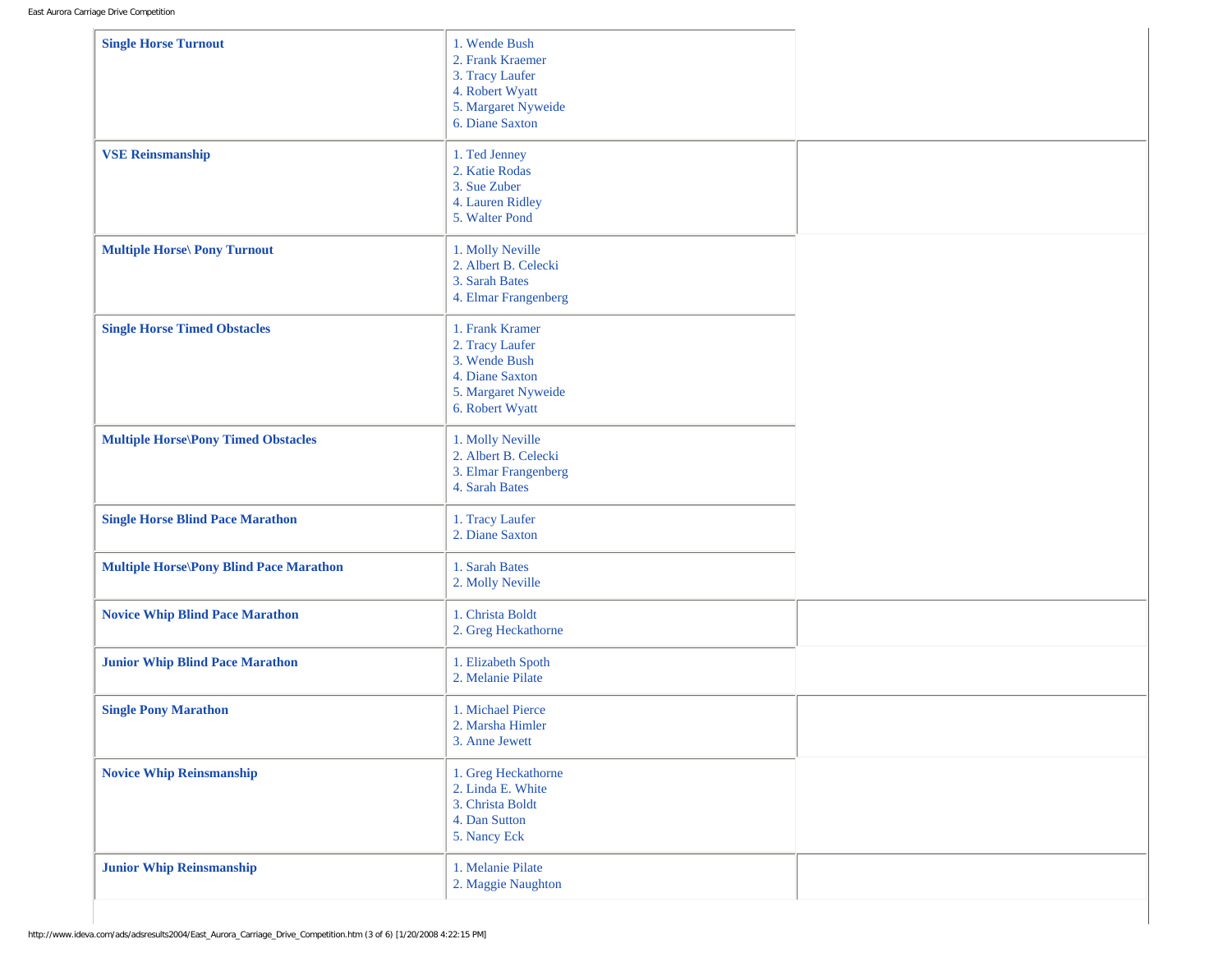| <b>Single Pony Pleasure Working</b> | 1. Anne Jewett<br>2. Michael Pierce<br>3. Marsha Himler<br>4. Nancy Beaney<br>5. David Smart<br>6. Helen Lenahan      |  |
|-------------------------------------|-----------------------------------------------------------------------------------------------------------------------|--|
| <b>Novice Whip Scurry Obstacle</b>  | 1. Christa Boldt<br>2. Greg Heckathorne<br>3. Nancy Eck<br>4. Linda Zee<br>5. Dan Sutton                              |  |
| <b>Junior Whip Scurry Obstacle</b>  | 1. Melanie Pilate<br>2. Cody Pierce<br>3. Ian Collins Klein<br>4. Patrick Pierce                                      |  |
| <b>Single Pony Scurry Obstacle</b>  | 1. Molly Neville<br>2. David Smart<br>3. Nancy Beaney<br>4. Eilene Hurd<br>5. Michael Pierce<br>6. Anne Jewett        |  |
| <b>Combined MHM Single Pony</b>     | 1. Helen Lenahan<br>2. Molly Neville<br>3. Sarah Bates<br>4. David Smart<br>5. Marsha Himler                          |  |
| <b>Combined MHM Single Horse</b>    | 1. Linda E. White<br>2. Greg Heckathorne<br>3. Frank Kraemer<br>4. Margaret Nyweide<br>5. Tracy Laufer                |  |
| <b>Single Horse Scurry Obstacle</b> | 1. Sarah Bates<br>2. Molly Neville<br>3. Elmar Frangenberg<br>4. Albert B. Celecki                                    |  |
| <b>Single Pony Reinsmanship</b>     | 1. Marsha Himler<br>2. Anne Jewett<br>3. Michael Pierce<br>4. Molly Neville<br>5. Helen Lenahan<br>6. Ruth Fanton     |  |
| <b>Single Horse Working</b>         | 1. Laure Neubauer<br>2. Robert Wyatt<br>3. Frank Kraemer<br>4. Tracy Laufer<br>5. Margaret Nyweide<br>6. Diane Saxton |  |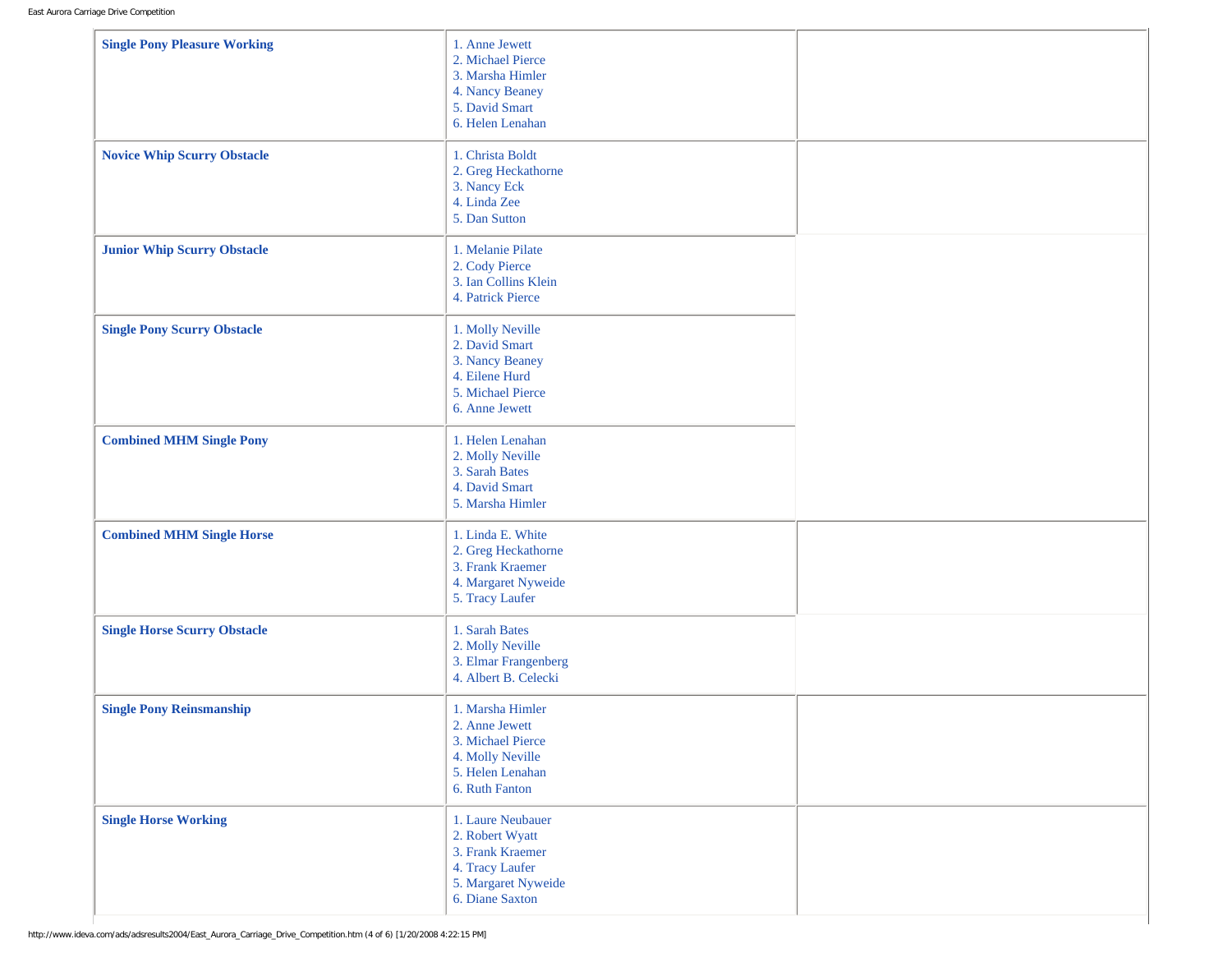| <b>Parade Of Carriages Whip Pair Horses</b>        | 1. Albert B. Celecki                                                                                                   |  |
|----------------------------------------------------|------------------------------------------------------------------------------------------------------------------------|--|
| <b>Single Horse</b>                                | 1. Leight M. Semilof<br>2. Laure Neubauer<br>3. Robert Wyatt<br>4. Tracy Laufer                                        |  |
| <b>Single Pony</b>                                 | 1. Marsha Himler<br>2. Esther Railsback                                                                                |  |
| <b>Novice Whip Horse Pony</b>                      | 1. Linda Zee<br>2. Greg Heckathorne<br>3. Dan Sutton                                                                   |  |
| <b>Junior Whip Horse</b> \Pony                     | 1. Maggie Naughton<br>2. Ian Collins Klein                                                                             |  |
| <b>Multiple Horse Pony Reinsmanship</b>            | 1. Albert B. Celecki<br>2. Molly Neville<br>3. Sarah Bates<br>4. Elmar Frangenberg                                     |  |
| <b>Multiple Horse Pony Working</b>                 | 1. Albert B. Celecki<br>2. Elmar Frangenberg<br>3. Molly Neville<br>4. Sarah Bates                                     |  |
| <b>Single Horse Reinsmanship</b>                   | 1. Robert Wyatt<br>2. Laurie Neubauer<br>3. Frank Kraemer<br>4. Margaret Nyweide<br>5. Tracy Laufer<br>6. Diane Saxton |  |
| <b>Single Pony Progressive Obstacle</b>            | 1. Esther Railsback<br>2. Eilene Hurd<br>3. Michael Pierce<br>4. David Smart<br>5. Nancy Beaney<br>6. Marsha Himler    |  |
| <b>Single Horse Progressive Obstacle</b>           | 1. Laurie Neubauer<br>2. Diane Saxton<br>3. Tracy Laufer<br>4. Margaret Nyweide<br>5. Frank Kraemer                    |  |
| <b>Novice Horse Pony Progressive Obstacle</b>      | 1. Greg Heckathorne<br>2. Linda Zee<br>3. Dan Sutton                                                                   |  |
| <b>Junior Whip Horse Pony Progressive Obstacle</b> | 1. Melanice Pilate<br>2. Patrick Pierce                                                                                |  |

 $\mathbf{r}$